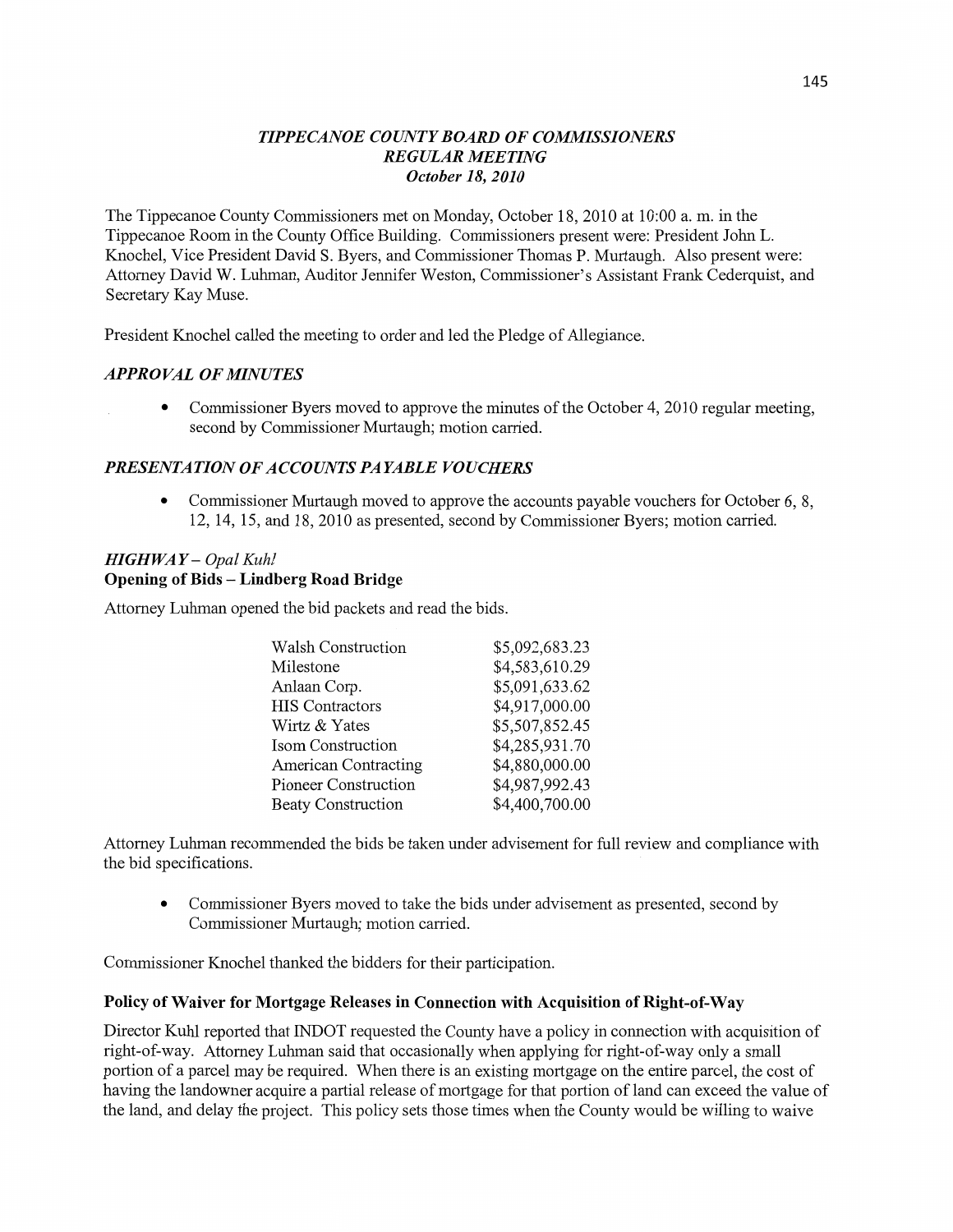the partial release of mortgage. It states that the executive director of the highway department may waive the release of mortgage with respect to the acquisition of parcels that have a value of less than \$5,000; upon determining in writing that the complications of obtaining a partial release outweigh the **benefits.** 

**0** Commissioner Murtaugh moved to approve the Policy of Waiver for Mortgage Release in Connection with Right-of-Way, second by Commissioner Byers; motion carried.

### **Bridge** 210 **— Change Order** #2 **from** HIS **Constructors,** LLC

Director Kuhl said that Bridge 210 required additional concrete work due to the discovery of damage to the concrete wall after removal of the wing walls. The repairs required **additional** concrete and excavation **work.** This change order reflects all adjustments and quantity changes and increases the contract by \$17,008.06 bringing the total to \$855,381.53.

**0** Commissioner Byers moved to accept Change Order #2 fiom HIS Constructors, LLC as presented, second by Commissioner Murtaugh; motion carried.

#### **Utility Maintenance Bond —** Warren **County REMC**

Director Kuhl presented a Utility Maintenance Bond fiom Warren County REMC in the **amount** of \$5,000 for work in the right-of-way.

**0** Commissioner Byers moved to accept the Utility Maintenance Bond from Warren County REMC as presented, second by Commissioner Murtaugh; motion carried.

### MTS — *Dave Sturgeon*  **Wyatt Communication Proposal**

Director Sturgeon said that this is an infrastructure update for the County **Extension Office.** This project was budgeted for the current year. Director Sturgeon went on to say that the wiring is outdated and unreliable for data traffic. Wyatt Communications will be doing the work, which includes the updating and installation of all cables. The **amount** is \$14,796.05.

**0** Commissioner Murtaugh moved to approve the Wyatt Communication Proposal as presented, second by Commissioner Byers; motion carried.

#### **HUMAN RESOURCES Anthem Insurance Contract**

Commissioner Murtaugh stated that **this** is a **shift** of the County's **health** insurance benefit **administrator.**  Beginning 2011 CIGNA will no longer be the administrator. **Anthem** has **been** chosen to administer the health insurance coverage for 2011. One of the many benefits of this change will be fewer out-ofnetwork fees. **Anthem** is also offering an additional credit to the County related to the opening of the County Wellness Center.

**0** Commissioner Murtaugh moved to approve the insurance contract with **Anthem** as presented, second by Commissioner Byers; motion carried.

### Wellness **Center Contract** — **WeCare LLC.**

Attorney Dave **Luhman** said this contract is with WeCare LLC for administrative services related to the Wellness Center. It includes compensation for administrative services and medical staff salaries. He added that WeCare LLC would be responsible for staffing the Wellness Center. Attorney **Luhman** stated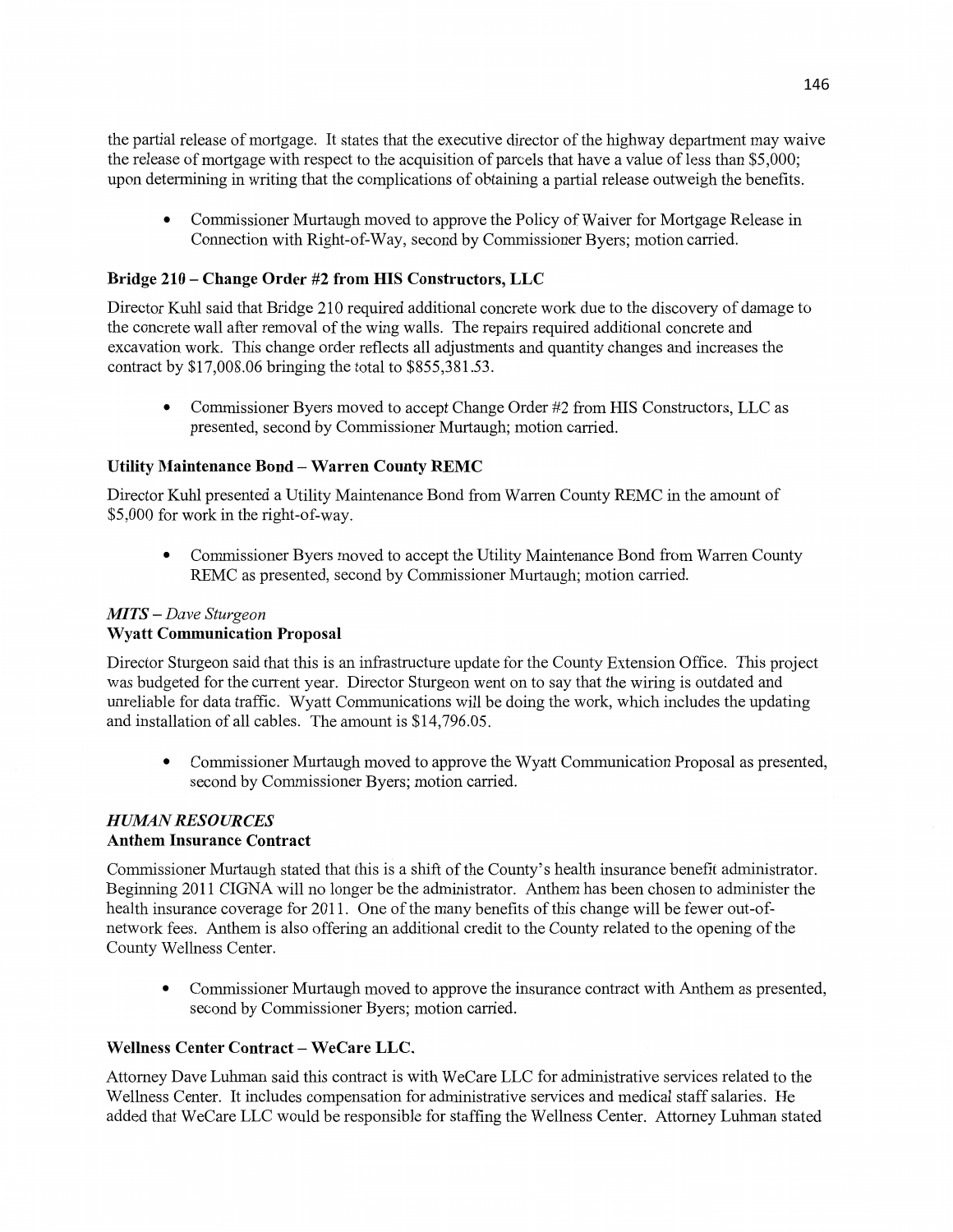that the contract is in proper form pending the receipt of the final insurance addendum. Attorney Luhman recommended the Commissioners approve the contract subject to receipt of the insurance addendum with all requested changes.

**0** Commissioner Murtaugh moved to approve the Wellness Center Contract with WeCare LLC subject to receipt of the insurance addendum as presented, second by Commissioner Byers; **motion** carried.

## **Renewal** of **Operation Agreement** with **Southside Landfill, Inc.**

Attorney Luhman stated that **when** the 5-year renewal contract with Southside Landfill Inc. was approved, the ending date of December 31, 2015 was not **included** on the form of renewal or in the lease. This amended contract includes the beginning and ending dates for the extension and the lease. The dates of January 1, 2011 through December 31, 2015 have been incorporated into the contract.

**0** Commissioner Byers moved to approve the Renewal of Operation Agreement with Southside Landfill **Inc.** and the addendum to the lease with **Southside Landfill** Inc. as presented, second by Commissioner Murtaugh; motion carried.

## *APPOINTMENTS* T0 *COMMON* WA GE *BOARD*

**0** Commissioner Byers moved to appoint Al Parker to the Hillside Erosion Repairs, Indiana Veteran's Home project and Dave Lahr to the City of West Lafayette, second by Commissioner Murtaugh; motion carried.

## *UNFINISHED B USINESS*

Commissioner Byers reminded **that** the burn ban is still in effect.

### NE *W B USINESS*

None

### *REPORTS* ON *FILE*

Crystal Creek Kennels

### *GRANTS – Laurie Wilson*

Commissioner **Knochel** requested permission to accept a \$3,000 Homeland Security grant for **District** 4. This Will be used to send two people to the All Hazard **Incidence** Management Conference in Denver Colorado this coming December.

**0** Commissioner Byers moved to grant permission to accept the grant as presented, second by Commissioner Murtaugh; motion carried.

Commissioner Knochel requested permission to accept an \$8,345 Homeland Security grant for **TEMA;** it will be used for the Citizen **Corp** Program.

**0** Commissioner Byers moved grant permission to accept the grant as presented, second by Commissioner Murtaugh; **motion** carried.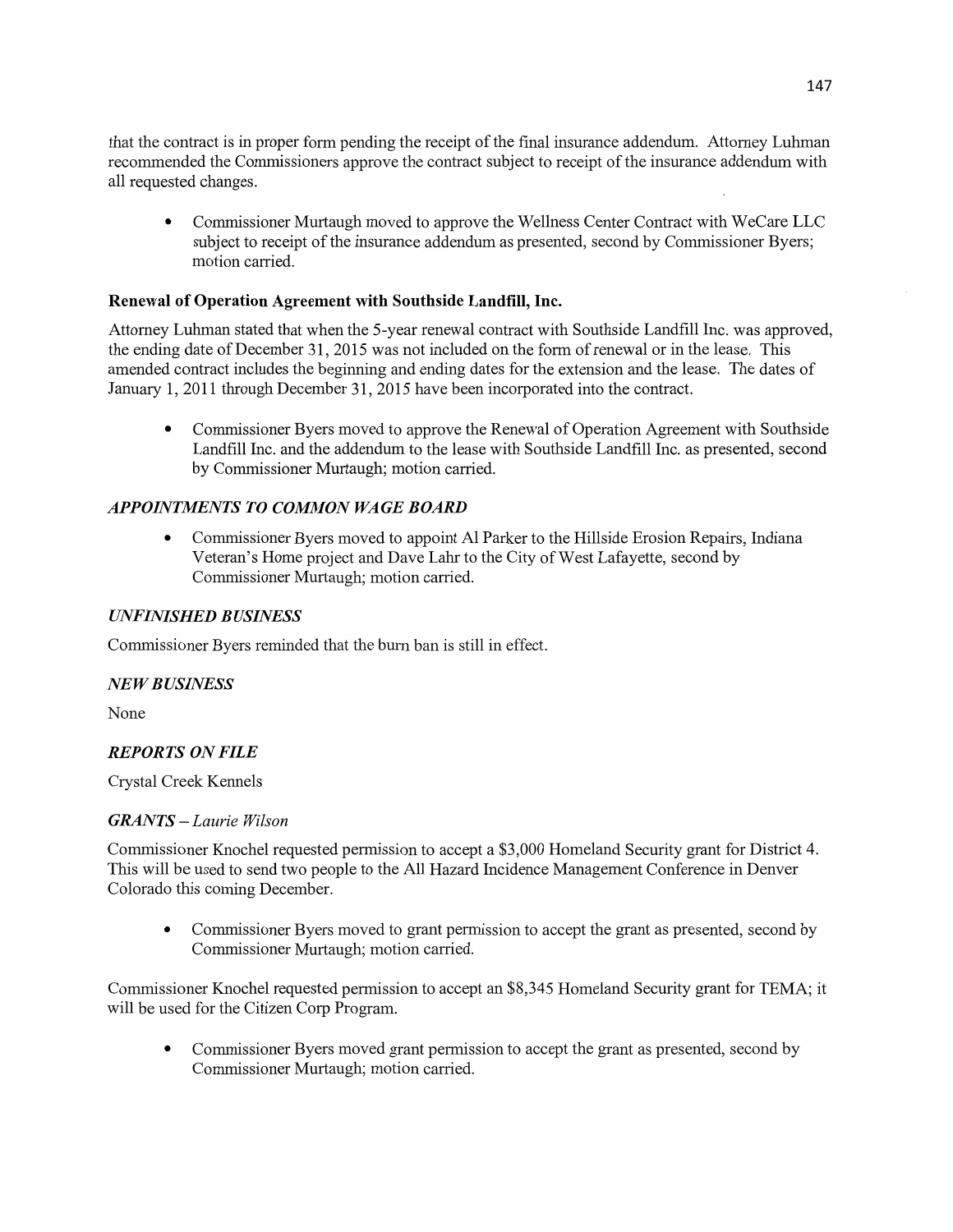Grant Facilitator Laurie Wilson requested permission to apply for a \$5,000 Indiana Department of Health Grant for the County **Health** Department. It will be used for ongoing resources **such** as training and supplies for the Medical Reserve Corp.

**0** Commissioner Byers moved to grant permission to apply for the grant as presented, second by Commissioner Murtaugh; **motion** carried.

Grant Facilitator Laurie Wilson requested permission to accept a \$25,959 **Indiana** Criminal Justice Institute Grant for CASA. The grant will be used to fund the salary of **a** part-time supervisor position. The position supervises and assists 25 CASA volunteers.

**0** Commissioner Murtaugh moved to grant permission to accept the grant as presented, second by Commissioner Byers; motion carried.

Grant Facilitator Laurie Wilson requested permission to apply for a \$50,000 **Indiana** Criminal Justice Institute Grant for Cary Home. **This** is the second year of the Juvenile Detention Alternatives **Initiative**  (JDAI) program.

**0** Commissioner Byers moved to grant **permission** to apply for the grant as presented, **second**  by Commissioner Murtaugh; motion carried.

Grant Facilitator Laurie Wilson requested permission to apply for a \$20,000 Indiana Criminal Justice Institute Grant for Cary Home. This is a Juvenile Detention Alternatives Initiative program supplement; the priority for these funds Will be the Disproportionate Minority Contact (DMC).

**0** Commissioner Murtaugh moved to grant permission to apply for the grant as presented, second by Commissioner Byers; motion carried.

Grant Facilitator Laurie Wilson requested permission to apply for a \$61,000 Indiana Criminal Justice Institute Grant for Juvenile Alternatives. **This** will fund the salaxy for an evidence-based day reporting position.

**0** Commissioner Murtaugh moved to grant permission to apply for the grant as presented, second by **Commissioner** Byers; motion carried.

Grant Facilitator Laurie Wilson requested permission to apply for a Byme Justice Assistance Grant (JAG) for Court Services. Ms. Wilson stated that Court Services has not submitted a budget at **this** time. Attorney Luhman stated **that** the Commissioners could grant permission to apply for the grant contingent on the submitting of the required budget information. Court Services Coordinator Lisa Smith said it would be used for education and technology costs and was around \$13,000 last year.

**0** Commissioner Murtaugh moved to grant permission to apply for the Byme JAG Grant, not to exceed \$13,000 and contingent on the submitting of the required budget information as presented, second by Commissioner Byers; **motion** carried.

# **PUBLIC COMMENT**

None